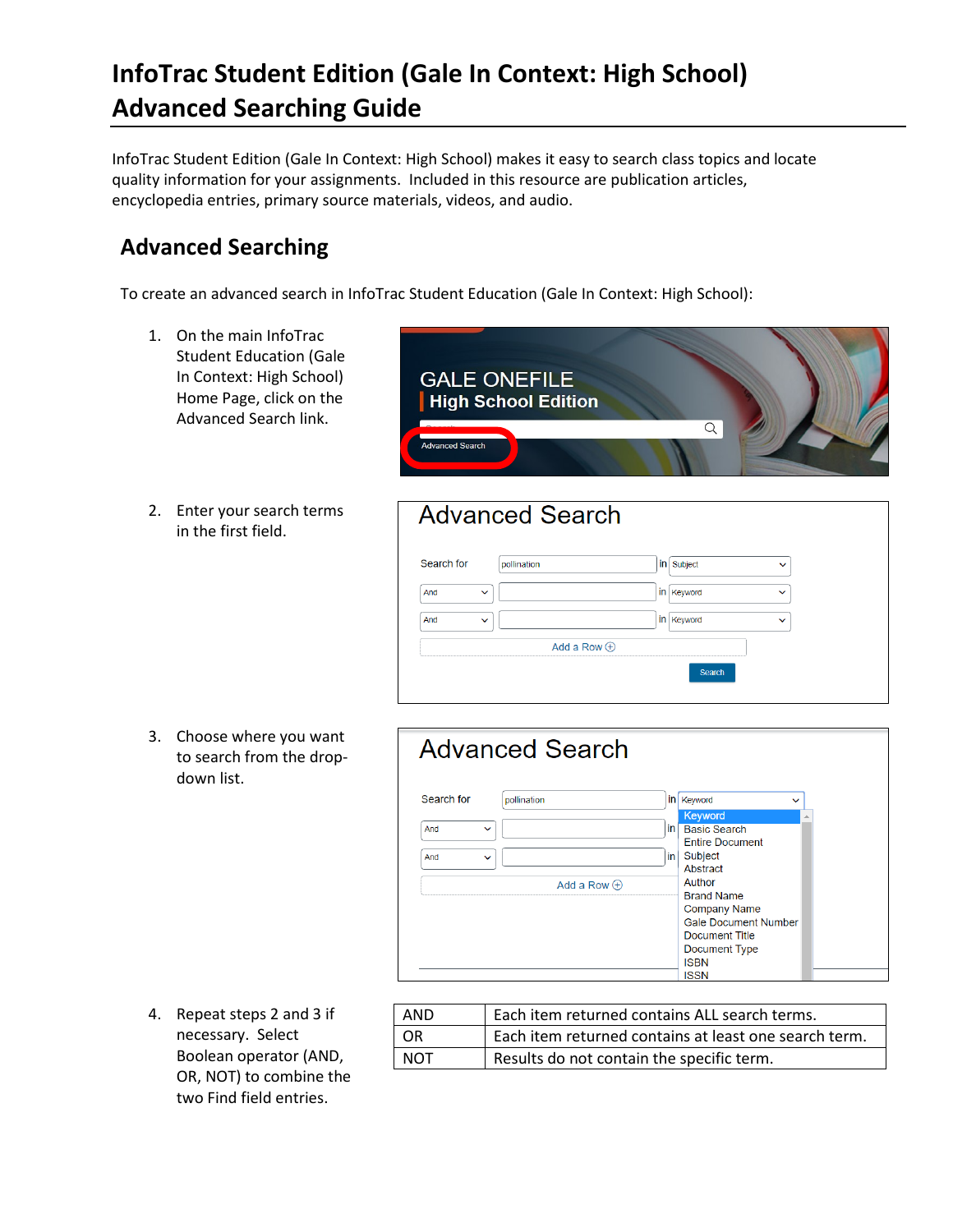# **InfoTrac Student Edition (Gale In Context: High School) Advanced Searching Guide**

5. If additional rows are needed, click the Add a Row (+) button.

|                     | <b>Advanced Search</b> |            |              |
|---------------------|------------------------|------------|--------------|
| Search for          | pollination            | in Subject | $\checkmark$ |
| And<br>$\checkmark$ |                        | in Keyword | $\checkmark$ |
| And<br>$\checkmark$ |                        | in Keyword | $\checkmark$ |
|                     | Add a Row $\oplus$     |            |              |
|                     |                        | Search     |              |
|                     |                        |            |              |

6. Additional options are available from the More Options menu. These options allow you to apply limiters such as full text, document type, and publication date.

| <b>MORE OPTIONS</b>                                         |
|-------------------------------------------------------------|
| ■ Documents with Full Text                                  |
| <b>Peer-Reviewed Journals</b>                               |
| <b>Document Contains Images</b>                             |
| by publication date(s):                                     |
| All Dates<br>○ Before<br>○ On<br>$\circ$ After<br>○ Between |
| by document type:<br>$\checkmark$                           |
| by publication title:                                       |
| by publication subject:                                     |
|                                                             |

7. To finish your search, click on the SEARCH button.



8. Results matching your search criteria will appear on the Search Results Screen.